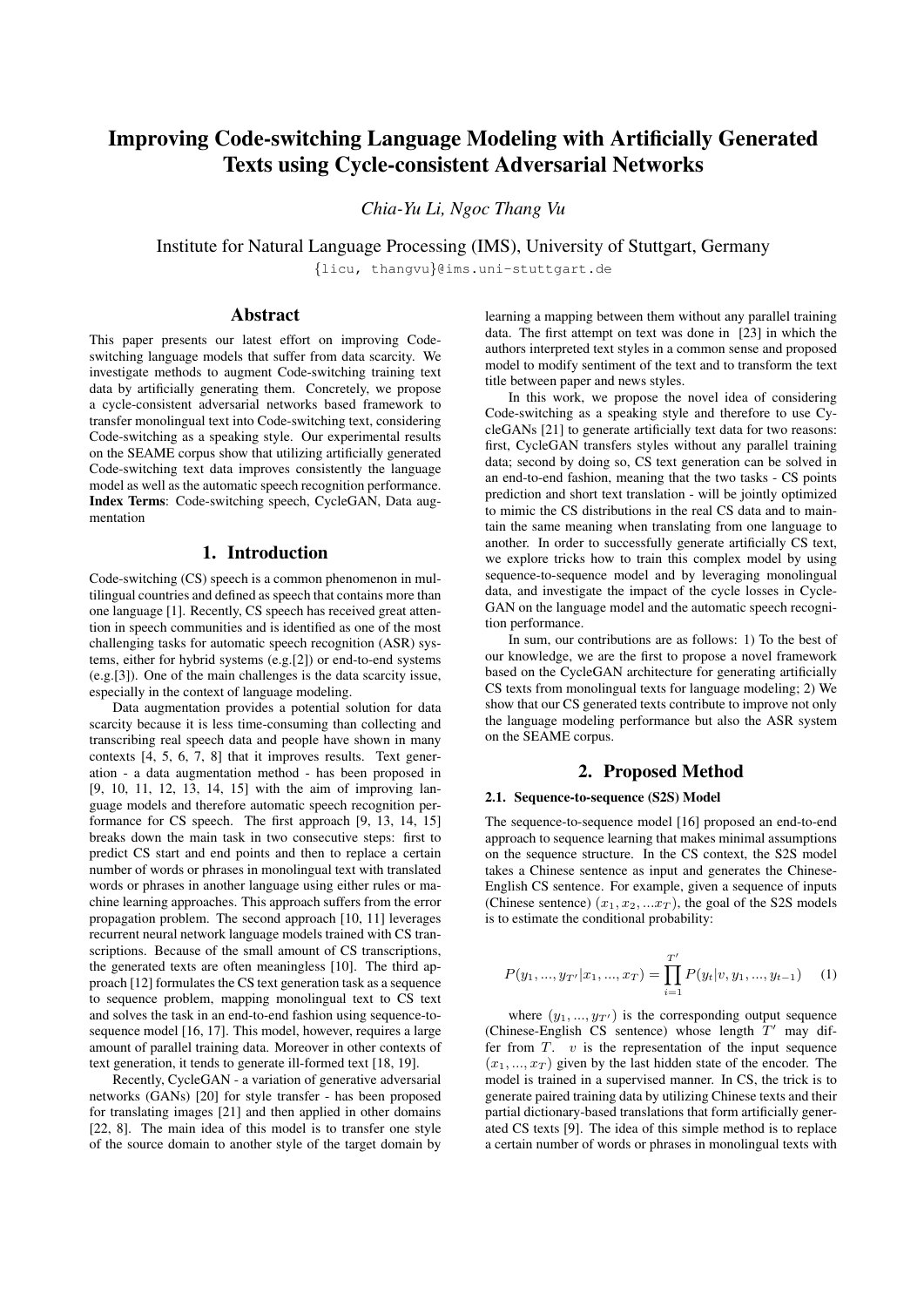their translations based on a dictionary, or, as in this work, using the Google Translation API. Our intuition is that the S2S model will learn more generalized patterns in CS behaviours by taking advantage of the continuous latent semantic space and thereby generate more CS variations than the dictionary based method.

#### 2.2. CycleGAN-based Model

The main disadvantage of the previous proposed method is that it does not make use of any prior knowledge encoded in an existing CS corpus. Therefore, we propose to employ the pretrained S2S models, which are  $G : X \to Y$  and  $F : Y \to X$ in Figure 1, in the CycleGAN architecture to take advantage of both methods: the S2S generation framework and the CS prior knowledge encoded in a 'Discriminator' without any real paired data (monolingual text and its corresponding CS text).

CycleGAN is a currently popular technique to solve image to image translation problems where the goal is to learn a mapping  $G$  between an input image from a source domain  $X$  and an output image from a target domain  $Y$  without using paired training data [21]. The mapping  $G : X \to Y$  is learnt such that the distribution of images from  $G(X)$  is indistinguishable from the distribution  $Y$  using an adversarial loss. Because this mapping is highly under-constrained, [21] coupled it with an inverse mapping  $F: Y \to X$  and introduce a cycle consistency loss to push  $F(G(X)) = X$  (and vice versa). The full objective is

$$
\mathcal{L}(G, F, D_X, D_Y) = \mathcal{L}_{GAN}(G, D_Y, X, Y)
$$
  
+
$$
\mathcal{L}_{GAN}(F, D_X, Y, X) + \lambda \mathcal{L}_{cyc}(G, F)
$$
 (2)

where  $G$  tries to generate images  $G(x)$  that look similar to images from domain  $Y$ , while  $D<sub>Y</sub>$  aims to distinguish between translated samples  $G(x)$  and real samples y. The same holds for the Discriminator  $D_X$  which tries to distinguish between  $F(Y)$  and real x.  $\lambda$  controls the relative importance of cycle consistency loss:

$$
\mathcal{L}_{cyc}(G, F) = \mathbf{E}_{x \sim p_{data}(x)}[\| F(G(x)) - x \|_1 ]
$$
  
+
$$
\mathbf{E}_{y \sim p_{data}(y)}[\| G(F(y)) - y \|_1 ]
$$
 (3)

In the context of CS, X refers to monolingual text (e.g. Chinese text) and Y refers to CS text. We define that

$$
\mathcal{L}_{cyc}(F(G(X))) = \mathbf{E}_{x \sim p_{data}(x)}[\| F(G(x)) - x \|_1]
$$
  

$$
\mathcal{L}_{cyc}(G(F(Y))) = \mathbf{E}_{y \sim p_{data}(y)}[\| G(F(y)) - y \|_1]
$$
 (4)

Furthermore, we adapt the objective to the following equation:

$$
\mathcal{L}(G, F, D_X, D_Y) = \mathcal{L}_{GAN}(G, D_Y, X, Y)
$$
  
+
$$
\mathcal{L}_{GAN}(F, D_X, Y, X)
$$
  
+
$$
\lambda_1 \mathcal{L}_{cyc}(F(G(X)))
$$
  
+
$$
\lambda_2 \mathcal{L}_{cyc}(G(F(Y)))
$$
(5)

where  $\lambda_1$  and  $\lambda_2$  are tunable parameters to control the importance of the two cycle consistency losses. Moreover, we can tune the balance between them.

Figure 1 shows the network architecture of CycleGAN for generation of CS text. There are two Generators  $G$  and  $F$ : one transforms a Chinese sentence to a CS one, another converts a CS sentence to a Chinese one. The goal of the two Discriminators  $(D_X \text{ and } D_Y)$  is to predict whether the sample is from the actual distribution ( 'real') or produced by the Generator ('fake'). The constraint of cycle consistency enforces the network to use shared latent features that can be used to map this output back to the original input. It could prevent the Generator



Figure 1: *Network architecture of CycleGAN for CS text generation. X refers to monolingual text, e.g. Chinese and Y refers to CS text, e.g. Chinese English CS sentences.*

from generating the same sentence in the target domain while the input is quite different. The upper part of Figure 1 describes how we compute the cycle consistency loss  $\mathcal{L}_{cyc}(F(G(X)))$ and the lower part is for  $\mathcal{L}_{cyc}(G(F(Y))).$ 

# 3. Resources

#### 3.1. SEAME Dataset

We use SEAME - the Mandarin-English Code-switching spontaneous speech corpus in South East Asia that contains 99 hours of spontaneous Chinese-English speech recorded from Singaporean and Malaysian. All recordings are done with close-talk microphones in a quiet room. The speakers are aged between 19 and 33 and almost balanced in gender (49.7% female and 50.3 % male). 16.96% of utterances are English, 15.54% are Chinese and the rest (67%) are CS utterances [24].

## 3.2. Code-mixing Index (CMI)

In order to compare the artificially generated CS sentences with the real CS corpus, we use Code-mixing Index (CMI) at the utterance level introduced in [25] as a measurement of the level of mixing between languages, that is

$$
CMI = \begin{cases} 100 \times [1 - \frac{\max\{w_i\}}{(n-u)}], & n > u \\ 0, & n = u \end{cases}
$$
 (6)

where  $n$  is the total number of tokens,  $u$  is the number of other non-verbal tokens (e.g. people laughing) and  $\max\{w_i\}$  is the number of tokens from the dominant language. If an utterance only contains non-verbal tokens (i.e., if  $n = u$ ), it has an index of zero. The CMI ranges from [0, 50]. The lower the value, the lower the level of mixing between languages. Because this index does not indicate the dominant language in the utterances, we add the dominant language tag before the CMI and group them into ten groups presented in Table 1. It illustrates ten groups of different mixing levels and the proportion of each group in the SEAME data set. For example, EN-C2 presents a portion of data with English as the dominant language and the CMI ranges (0,15]. It is 18%, 16% and 15% of the SEAME train, dev and eval set, respectively.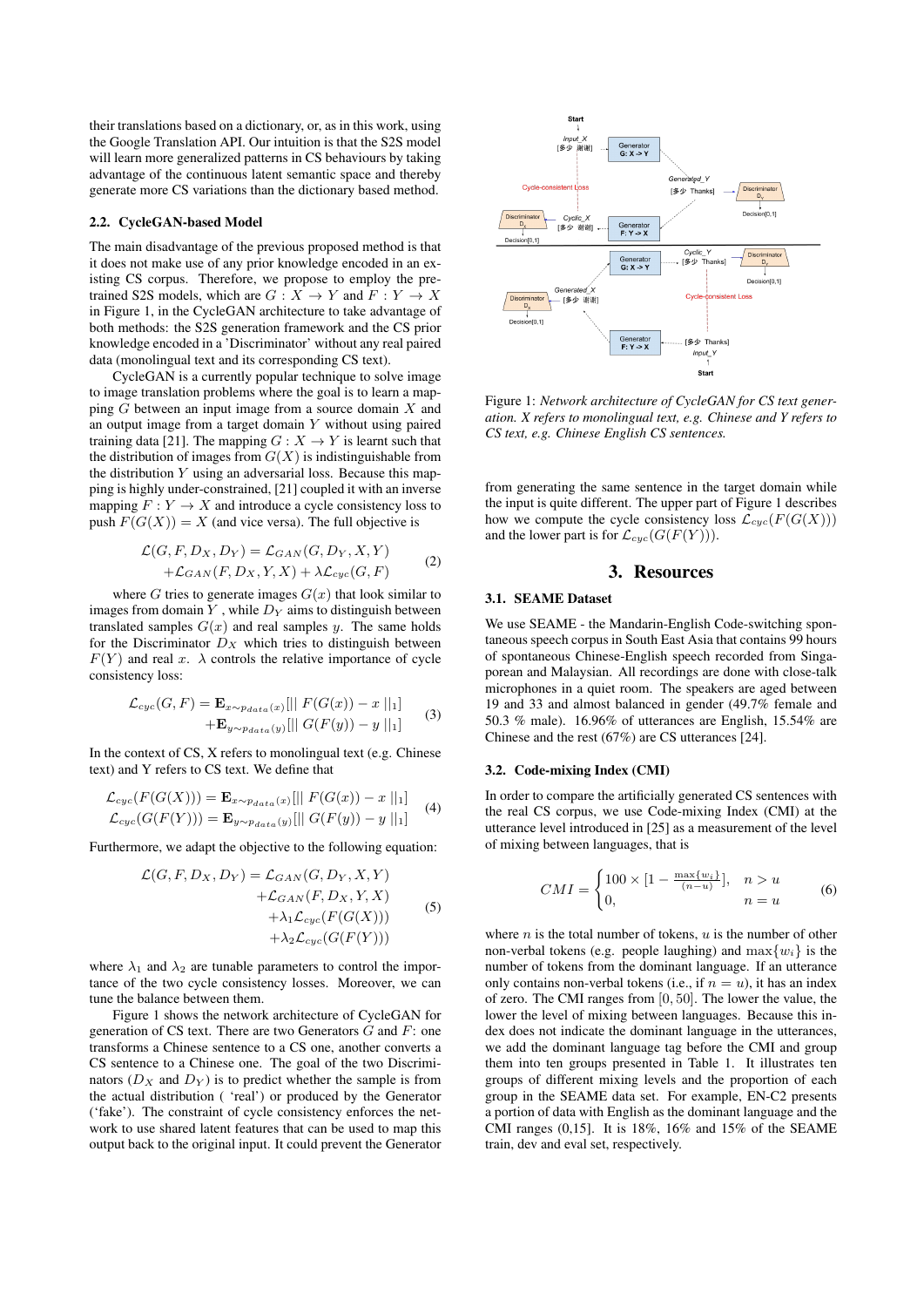Table 1: *Different levels of code-mixing in the SEAME corpus.*

| <b>Groups</b> | <b>CMI</b>        | train $(\% )$ | $dev(\%)$ | eval $(\%)$       |
|---------------|-------------------|---------------|-----------|-------------------|
| $ZH$ -C1      | 0                 |               |           | 3                 |
| $ZH-C2$       | (0.15]            | 18            | 16        | 15                |
| $ZH-C3$       | (15,30]           | 25            | 26        | 24                |
| ZH-C4         | (30, 45)          | 21            | 23        | 20                |
| ZH-C5         | (45,50]           | 8             | 9         | 9                 |
| EN-C1         | $\mathbf{\Omega}$ | 0             | 0         | $\mathbf{\Omega}$ |
| $EN-C2$       | (0.15]            | 4             | 3         | 3                 |
| $EN-C3$       | (15,30]           | 9             | 9         | 11                |
| $EN-C4$       | (30, 45)          | 13            | 11        | 14                |
| $EN-C5$       | (45, 50]          |               |           |                   |

# 4. Experimental setup

# 4.1. Monolingual Datasets

We utilize two Chinese datasets to generate Code-switching text which were used to train the S2S RNN model and the pretrained generators in the CycleGAN: 1) Aishell-1 contains 96,078 sentences contributed by 400 people in China and covers "Finance", "Science and Technology", "Sports", "Entertainments" and "News" topics [26]. 2) The National University of Singapore SMS Corpus is a corpus of Short Message Service (SMS) messages collected for research at the Department of Computer Science at the National University of Singapore. It consists of 29,031 SMS messages in Chinese and the messages largely originate from Singaporeans and mostly from students attending the University [27].

### 4.2. Baseline Systems

The baseline language model is trained with SEAME training text containing 94,504 sentences that includes monolingual (English or Chinese) and CS sentences. The word-based language model is one layer of LSTM with 650 units and trained with a batch size of 20. It achieves perplexities of 84 and 75 on "dev" and "eval" set, respectively. The subword-based language model is a two layers RNN model with 650 units and trained with the batch size of 256 (Espnet default settings). It has a perplexity of 12.37 on "dev" and 10.90 on "eval" set. The baseline end-to-end (E2E) ASR is trained by Espnet [3] using our best recipe presented in [28]. The mixed error rate (MER), which is the error rate on Chinese characters and English words, on SEAME "dev" and "eval" set are 30.7% and 23.0% without fusing any external language model, respectively. Integrating the baseline language model to our E2E ASR using shallow fusion results in a MER of 30.4% on "dev" and 22.4% on "eval" set.

#### 4.3. Implementation & Hyperparameters

The S2S and CycleGAN models are implemented using Python3 and Pytorch. Both S2S and the two Generators in CycleGAN use RNN encoder decoder that consists of two RNNs with 650 LSTM units. The models are trained with 96,078 Chinese sentences from Aishell-1 and their corresponding CS artificially generated sentences. The two Discriminators in Cycle-GAN are trained with SEAME training data containing 94,504 sentences and 96,078 Chinese sentences from the Aishell-1 dataset. The dimension of word embeddings is 300 and the batch size is 64. The optimizer is Adam [29]. The best tunable parameters ( $\lambda_1$  and  $\lambda_2$ ) in the objective of CycleGAN on the development set are 0.3 and 0.8, respectively.

# 5. Results

### 5.1. Language Model Evaluation

Table 2 shows the perplexity of two different language models (word-based LM and subword-based LM) on SEAME "dev" and "eval" set. We use the subword-based LM because our best E2E ASR system [28] outputs subwords. Both are trained with three different texts: SEAME training text, SEAME text adding the text from S2S model, and SEAME text adding the text from CycleGAN. The results show that the language model trained with SEAME and the generated text from CycleGAN outperforms the baseline LM and the one trained with SEAME and the generated text from S2S model on the "eval" set.

| <b>Word-based LM</b>    | dev   | eval  |
|-------------------------|-------|-------|
| <b>SEAME</b>            | 84.00 | 75.00 |
| +text from S2S          | 83.03 | 74.67 |
| +text from CycleGAN     | 83.06 | 72.59 |
|                         |       |       |
| <b>Subword-based LM</b> | dev   | eval  |
| <b>SEAME</b>            | 12.37 | 10.90 |
| +text from S2S          | 12.13 | 10.80 |

### Table 2: *The PPL on SEAME "dev" and "eval" set*

### 5.2. End-to-End Speech Recognition Evaluation

The subword-based LM is integrated to the E2E speech recognition system using shallow fusion [28], and the MERs on SEAME "dev" and "eval" set are presented in Table 3 and 4. 'Overall' means the entire "dev" or "eval" set, and 'EN', 'ZH' and 'CS' are denoted as the monolingual English sentences, monolingual Chinese sentences and Chinese-English CS sentences in "dev" or "eval" set, respectively. The results on both sets show that the MER is improved most not only on CS utterances but also on monolingual ones when the language model trained with the combination of SEAME text and the generated CS text from CycleGAN.

Table 3: *The MER on SEAME "dev" set*

| Subword-based LM    | Overall | EN   | zн   | CS.         |
|---------------------|---------|------|------|-------------|
| <b>SEAME</b>        | 30.4    | 43.4 | 23.8 | 30.3        |
| +text from S2S      | 30.3    | 42.8 | 23.4 | 30.2        |
| +text from CycleGAN | 30.1    | 42.6 | 23.2 | <b>30.0</b> |

Table 4: *The MER on SEAME "eval" set*

| <b>Subword-based LM</b> | Overall | EN   | zн   | CS   |
|-------------------------|---------|------|------|------|
| <b>SEAME</b>            | 22.4    | 32.4 |      | 21.5 |
| +text from S2S          | 22.1    | 33.0 | 23.3 | 21.2 |
| +text from CycleGAN     | 21.9    | 32.5 | 22.1 | 21.0 |

# 6. Quantitative & Qualitative Analysis

### **6.1.** Impact of  $\lambda_1$  and  $\lambda_2$

Table 5 shows the perplexity of subword-based language model on SEAME dev sets with different values of  $\lambda_1$  and  $\lambda_2 \cdot \lambda_1$  = 0.3 seems to deliver the best performance in most cases. The E2E systems that integrate language models trained with text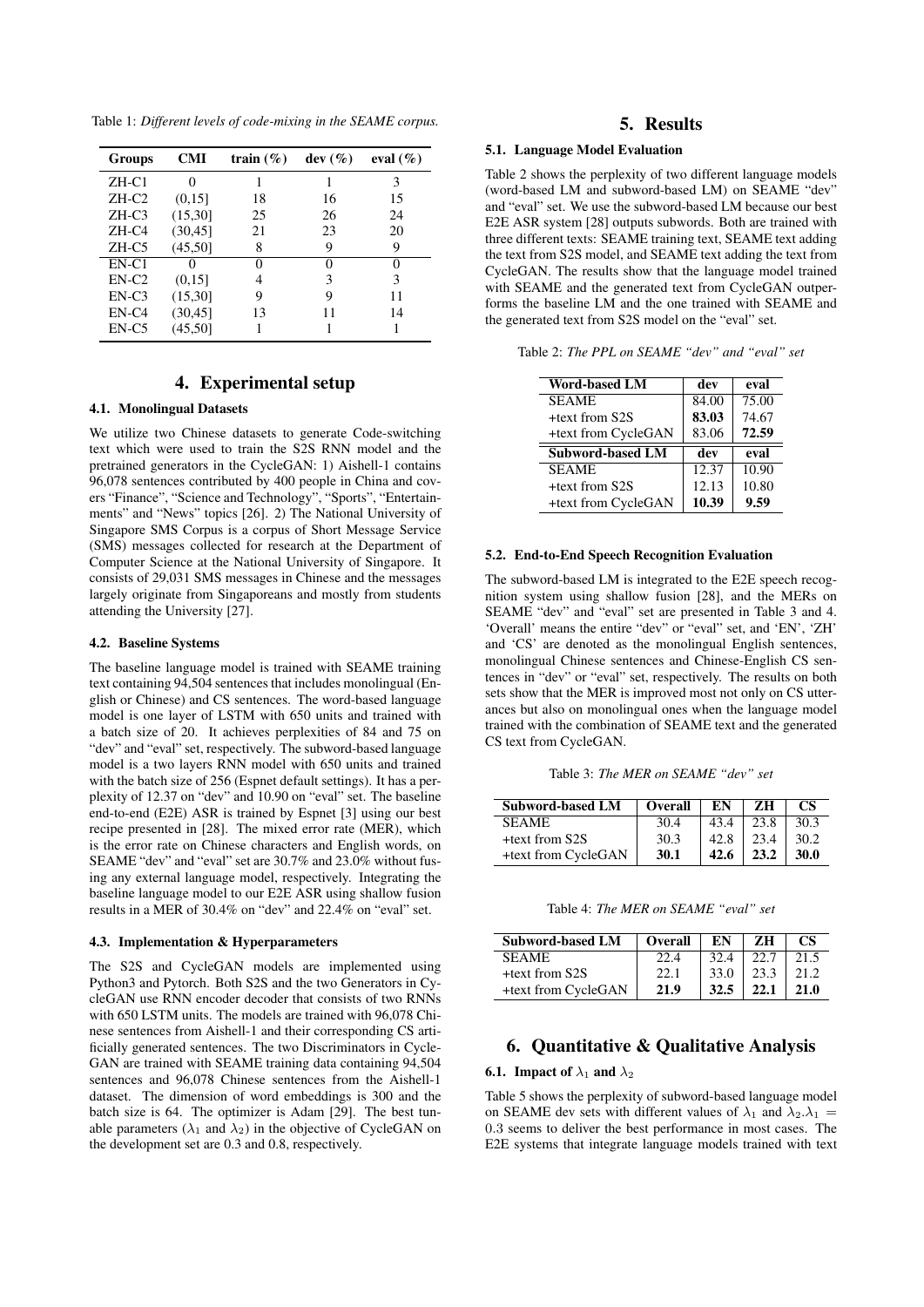generated usng CycleGAN framework either with  $\lambda_1 = 0.3$ and  $\lambda_2 = 0.8$  or with  $\lambda_1 = 0$  and  $\lambda_2 = 0.6$  achieve the best MER on both SEAME "dev" and "eval" set.

Table 5: *The PPL of subword-based LM on SEAME "dev" set*

| $\lambda_2 \setminus \lambda_1$ | 0     | 0.1   | 0.2   | 0.3   | 0.4   |
|---------------------------------|-------|-------|-------|-------|-------|
| 0.5                             | 11.56 | 12.09 | 12.18 | 11.11 | 10.62 |
| 0.6                             | 11.02 | 11.14 | 11.66 | 10.81 | 11.64 |
| 0.7                             | 11.05 | 12.22 | 10.57 | 10.56 | 11.07 |
| 0.8                             | 11.94 | 11.82 | 11.87 | 10.39 | 11.62 |
| 0.9                             | 10.43 | 11.23 | 11.12 | 11.96 | 10.77 |

Table 6: *Different levels of code-mixing in the SEAME text and, in the texts generated from S2S and CycleGAN.*

| Groups   | <b>CMI</b> | <b>SEAME</b> | S2S | CycleGAN                    |
|----------|------------|--------------|-----|-----------------------------|
|          |            | $(\%)$       | (%) | $($ %)                      |
| $ZH-C1$  | 0          |              | 0   |                             |
| $ZH-C2$  | (0,15]     | 17           | 13  | 12                          |
| $ZH-C3$  | (15,30)    | 25           | 12  | 20                          |
| $ZH$ -C4 | (30, 45)   | 21           | 12  | 22                          |
| $ZH-C5$  | (45,50]    | 9            | 13  | 5                           |
| $EN-C1$  |            | 0            | 0   | $\mathcal{D}_{\mathcal{L}}$ |
| $EN-C2$  | (0, 15]    | 4            | 13  | 10                          |
| $EN-C3$  | (15,30]    | 9            | 12  | 11                          |
| $EN-C4$  | (30, 45)   | 13           | 13  | 18                          |
| $EN-C5$  | (45,50]    |              | 12  | 0                           |

#### 6.2. Generated Text

We analyzed 148,853 generated CS sentences from S2S and CycleGAN and show some interesting examples in this subsection. Table 6 shows that when comparing the distribution of CMI groups, texts generated by CycleGAN have a more similar distribution to the ones in SEAME than texts generated by S2S across all different levels of code-mixing. This fact suggests that CycleGAN successfully enforces the generated texts to mimic CS behaviour in the original corpus.

Table 7: *The output from S2S and CycleGAN models*

| Monolingual | │ 提高 | 铁路 在 物流 | 市场 中的 竞争力                               |
|-------------|------|---------|-----------------------------------------|
| S2S         |      |         | improve 铁路 在 logistics market in 的 竞争力  |
| CycleGAN    |      |         | improve railway in 2016 market in 的 竞争力 |
|             |      |         |                                         |

While we aim at generating texts with the same meaning of the inputs, we observed an interesting effect as shown in an example in Table 7. While the output of S2S contains Chinese words being replaced by their translations, CycleGAN produces words with different meanings ("2016" marked in bold instead of the English noun "logistics"). In this case, CycleGAN transforms the input sentence into a different meaningful CS one instead of just replacing Chinese words by their translations.

Furthermore, we observe that text generated using CycleGAN framework might simulate speaking styles used in SEAME. Table 8 presents two examples in which CycleGAN generates text with some repetitive words, mimicking real speakers in SEAME data who tends to stutter.

Table 8: *CycleGAN simulates stuttering speaking style*

| Reference (NI01MAX0101)                                                                              |  |  |  |  |
|------------------------------------------------------------------------------------------------------|--|--|--|--|
| take take $\mathscr{F} \rightharpoonup \uparrow$ then $\mathscr{F}$ then $\mathscr{F}$ $\mathscr{F}$ |  |  |  |  |
| but 那 边 的 东西 最好 了我 觉得 in terms of of 那                                                               |  |  |  |  |
| <b>CycleGAN</b>                                                                                      |  |  |  |  |
| and $\,\overline{\text{w}}\,\overline{\text{m}}\,$ take take out of ten                              |  |  |  |  |
| 根据 one series of of of 问题                                                                            |  |  |  |  |

### 6.3. Analysis of Recognition Results

The top of Table 9 presents the recognition performance comparison in terms of average substitution, deletion, insertion and MER between the baseline and the improved ASR systems. The baseline system has less deletion, while adding artificially generated CS text from CycleGAN results in better substitution and insertion rates and the overall MER. We show some cherry picked ASR output examples in the bottom of Table 9 that show the positive impact of using artificially generated CS text data on improving the ASR performance in both monolingual (English and Chinese) and CS speech utterances.

Table 9: *ASR performance comparison in terms of substitution, deletion, insertion and MER on the eval set and some examples.*

| System                 | Sub.                                                      | Del. | Ins. | <b>MER</b> |  |
|------------------------|-----------------------------------------------------------|------|------|------------|--|
| <b>Baseline</b>        | 13.6                                                      | 4.8  | 4.0  | 22.4       |  |
| +text from S2S         | 13.1                                                      | 5.1  | 3.9  | 22.1       |  |
| +text from CycleGAN    | 13.1                                                      | 5.1  | 3.7  | 21.9       |  |
|                        |                                                           |      |      |            |  |
| Reference (EN example) | <b>SHARED MICROSCOPE</b>                                  |      |      |            |  |
| Svstem                 |                                                           |      |      |            |  |
| <b>Baseline</b>        | <b>SHARED MY CROSCORD</b>                                 |      |      | 吗          |  |
| +text from S2S         | 呬<br><b>SHARED MY CROSCORD</b>                            |      |      |            |  |
| +text from CycleGAN    | <b>SHARED MICROSCOPE</b>                                  |      |      |            |  |
| Reference (CS example) | $\overline{\bigwedge}$ <sup>a</sup><br>concern about this |      |      |            |  |
| Svstem                 |                                                           |      |      |            |  |
| <b>Baseline</b>        | book concern about this                                   |      |      |            |  |
| +text from S2S         | book concern about this                                   |      |      |            |  |
| +text from CycleGAN    | 不<br>concern about this                                   |      |      |            |  |
| Reference (ZH example) | 害<br>打<br>架<br>的<br>厉                                     |      |      |            |  |
| System                 |                                                           |      |      |            |  |
| <b>Baseline</b>        | 利<br>不                                                    |      | 的    |            |  |
| +text from S2S         | 利<br>不                                                    | 太    | 的    |            |  |
| +text from CycleGAN    |                                                           | 害    | 的    |            |  |

*<sup>a</sup>*The pronunciation (IPA) of Mandarin character "不" is [bu]

# 7. Conclusion

We explored a data augmentation method based on CycleGAN to generate CS text with the goal of improving language modeling and further ASR performance. We considered CS as a speaking style and extended the CycleGAN framework to convert monolingual text to CS text. Our experiments showed that we could generate CS text that not only mimics the CS behaviours in terms of different levels of mixing languages but also the speaking styles in the SEAME corpus. Furthermore, our experiments on SEAME show promising results with consistent improvements in perplexities for language modeling as well as MERs for ASR. Future work could explore in depth differences between the real CS corpus and the artificially generated one with respect to linguistic properties.